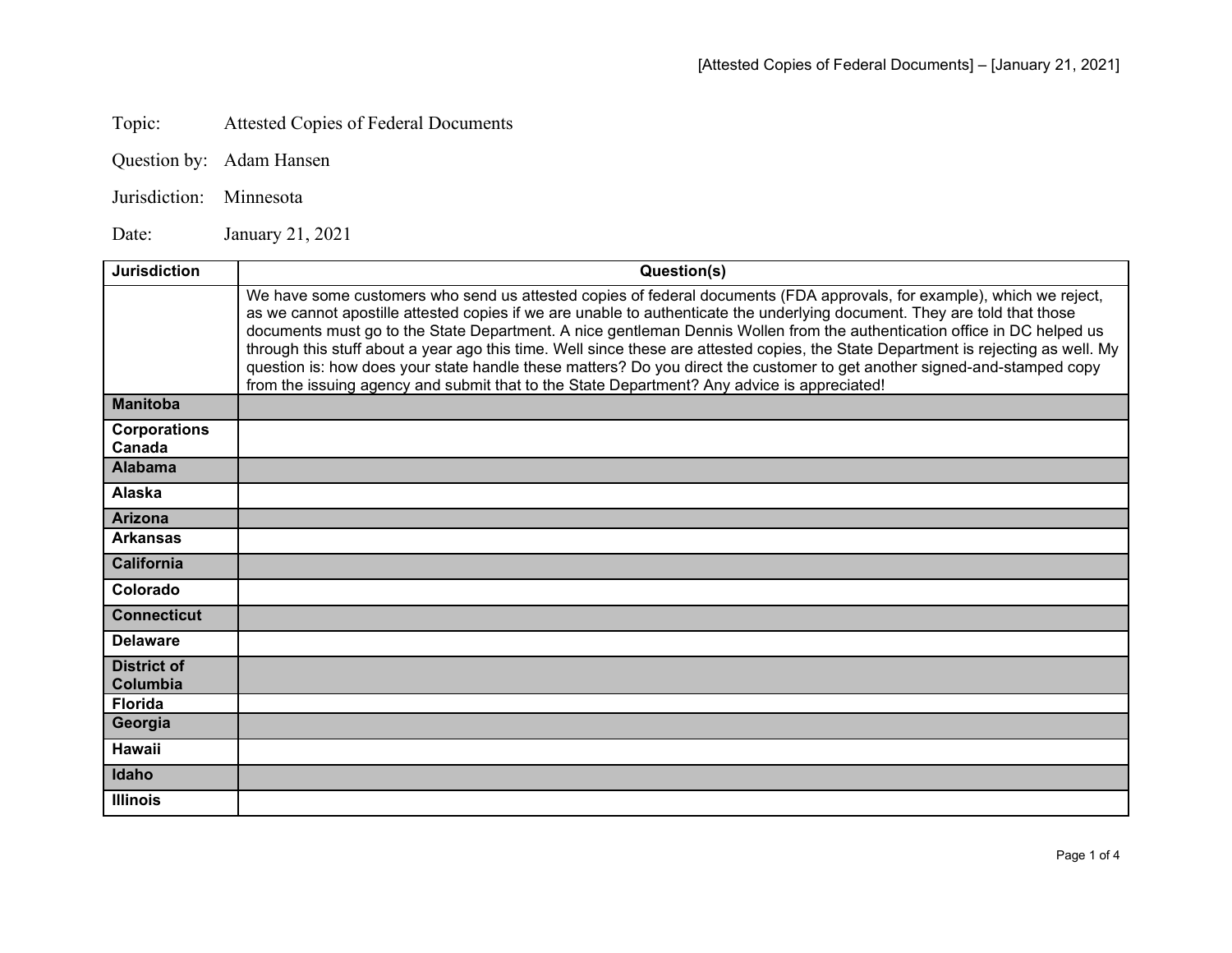| <b>Jurisdiction</b>  | Question(s)                                                                                                                                                                                                                                                                                                                                                                                                                                                                                                                                                                                                                                                                                                                                      |
|----------------------|--------------------------------------------------------------------------------------------------------------------------------------------------------------------------------------------------------------------------------------------------------------------------------------------------------------------------------------------------------------------------------------------------------------------------------------------------------------------------------------------------------------------------------------------------------------------------------------------------------------------------------------------------------------------------------------------------------------------------------------------------|
|                      | We have some customers who send us attested copies of federal documents (FDA approvals, for example), which we reject,<br>as we cannot apostille attested copies if we are unable to authenticate the underlying document. They are told that those<br>documents must go to the State Department. A nice gentleman Dennis Wollen from the authentication office in DC helped us<br>through this stuff about a year ago this time. Well since these are attested copies, the State Department is rejecting as well. My<br>question is: how does your state handle these matters? Do you direct the customer to get another signed-and-stamped copy<br>from the issuing agency and submit that to the State Department? Any advice is appreciated! |
| Indiana              |                                                                                                                                                                                                                                                                                                                                                                                                                                                                                                                                                                                                                                                                                                                                                  |
| lowa                 |                                                                                                                                                                                                                                                                                                                                                                                                                                                                                                                                                                                                                                                                                                                                                  |
| <b>Kansas</b>        |                                                                                                                                                                                                                                                                                                                                                                                                                                                                                                                                                                                                                                                                                                                                                  |
| Kentucky             |                                                                                                                                                                                                                                                                                                                                                                                                                                                                                                                                                                                                                                                                                                                                                  |
| Louisiana            | In Louisiana, the Commercial Department of SOS only apostilles business filing documents we have issued, anything else<br>would go to our Commissions Department to be apostilled.<br>In checking with our Commissions Department, I was informed, we *do not* apostille Federal Documents either, bearing one<br>exception. *IF* the document contains a Background Check from the FBI, and that Background Check is notarized by a<br>Louisiana notary, we will apostille it, in that one case only.                                                                                                                                                                                                                                           |
| <b>Maine</b>         |                                                                                                                                                                                                                                                                                                                                                                                                                                                                                                                                                                                                                                                                                                                                                  |
| <b>Maryland</b>      |                                                                                                                                                                                                                                                                                                                                                                                                                                                                                                                                                                                                                                                                                                                                                  |
| <b>Massachusetts</b> |                                                                                                                                                                                                                                                                                                                                                                                                                                                                                                                                                                                                                                                                                                                                                  |
| <b>Michigan</b>      |                                                                                                                                                                                                                                                                                                                                                                                                                                                                                                                                                                                                                                                                                                                                                  |
| <b>Minnesota</b>     |                                                                                                                                                                                                                                                                                                                                                                                                                                                                                                                                                                                                                                                                                                                                                  |
| <b>Mississippi</b>   |                                                                                                                                                                                                                                                                                                                                                                                                                                                                                                                                                                                                                                                                                                                                                  |
| <b>Missouri</b>      |                                                                                                                                                                                                                                                                                                                                                                                                                                                                                                                                                                                                                                                                                                                                                  |
| <b>Montana</b>       |                                                                                                                                                                                                                                                                                                                                                                                                                                                                                                                                                                                                                                                                                                                                                  |
| <b>Nebraska</b>      |                                                                                                                                                                                                                                                                                                                                                                                                                                                                                                                                                                                                                                                                                                                                                  |
| <b>Nevada</b>        |                                                                                                                                                                                                                                                                                                                                                                                                                                                                                                                                                                                                                                                                                                                                                  |
| <b>New Hampshire</b> |                                                                                                                                                                                                                                                                                                                                                                                                                                                                                                                                                                                                                                                                                                                                                  |
| <b>New Jersey</b>    |                                                                                                                                                                                                                                                                                                                                                                                                                                                                                                                                                                                                                                                                                                                                                  |
| <b>New Mexico</b>    |                                                                                                                                                                                                                                                                                                                                                                                                                                                                                                                                                                                                                                                                                                                                                  |
| <b>New York</b>      |                                                                                                                                                                                                                                                                                                                                                                                                                                                                                                                                                                                                                                                                                                                                                  |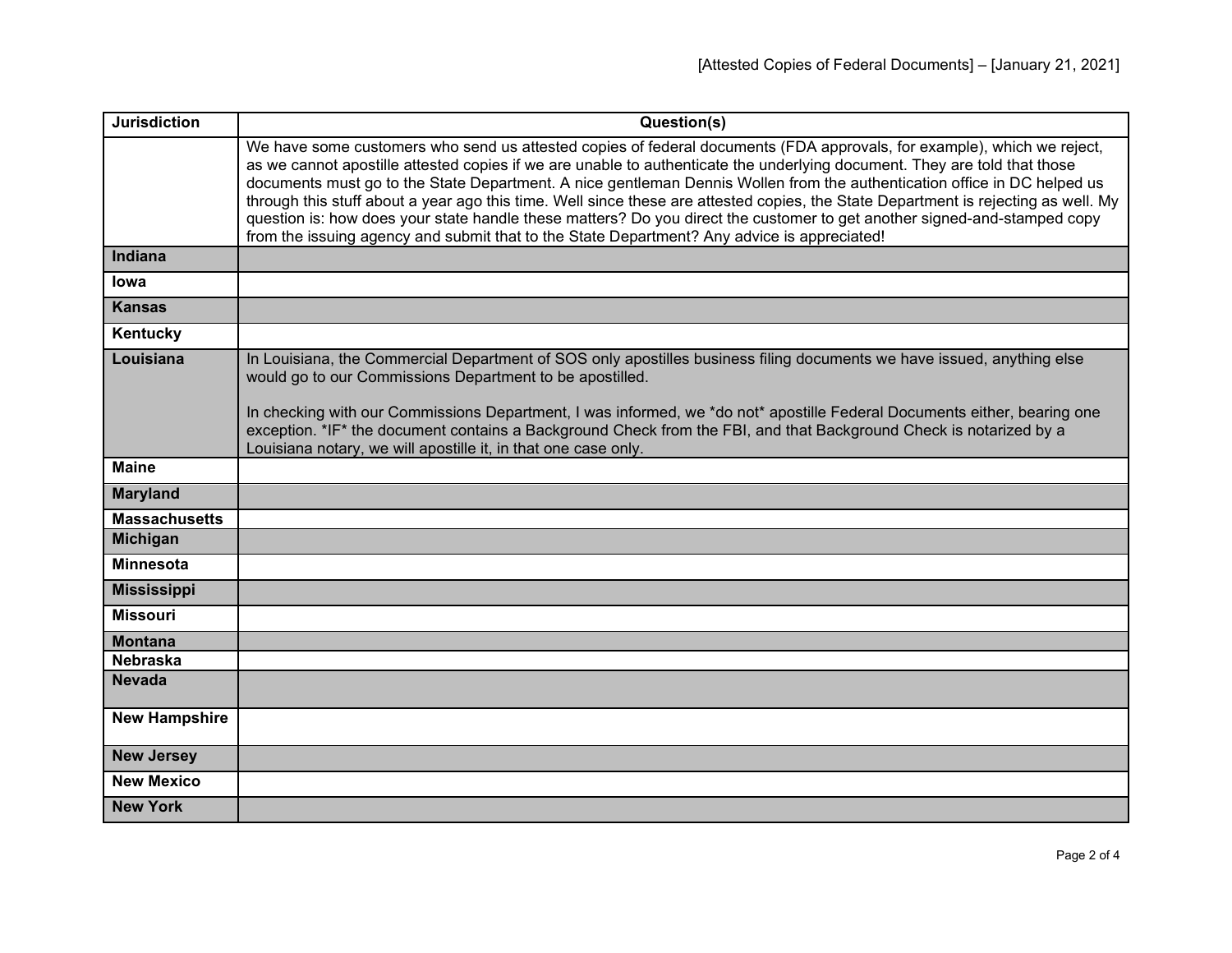| <b>Jurisdiction</b>   | Question(s)                                                                                                                                                                                                                                                                                                                                                                                                                                                                                                                                                                                                                                                                                                                                      |
|-----------------------|--------------------------------------------------------------------------------------------------------------------------------------------------------------------------------------------------------------------------------------------------------------------------------------------------------------------------------------------------------------------------------------------------------------------------------------------------------------------------------------------------------------------------------------------------------------------------------------------------------------------------------------------------------------------------------------------------------------------------------------------------|
|                       | We have some customers who send us attested copies of federal documents (FDA approvals, for example), which we reject,<br>as we cannot apostille attested copies if we are unable to authenticate the underlying document. They are told that those<br>documents must go to the State Department. A nice gentleman Dennis Wollen from the authentication office in DC helped us<br>through this stuff about a year ago this time. Well since these are attested copies, the State Department is rejecting as well. My<br>question is: how does your state handle these matters? Do you direct the customer to get another signed-and-stamped copy<br>from the issuing agency and submit that to the State Department? Any advice is appreciated! |
| <b>North Carolina</b> |                                                                                                                                                                                                                                                                                                                                                                                                                                                                                                                                                                                                                                                                                                                                                  |
| <b>North Dakota</b>   |                                                                                                                                                                                                                                                                                                                                                                                                                                                                                                                                                                                                                                                                                                                                                  |
| Ohio                  |                                                                                                                                                                                                                                                                                                                                                                                                                                                                                                                                                                                                                                                                                                                                                  |
| <b>Oklahoma</b>       |                                                                                                                                                                                                                                                                                                                                                                                                                                                                                                                                                                                                                                                                                                                                                  |
| Oregon                |                                                                                                                                                                                                                                                                                                                                                                                                                                                                                                                                                                                                                                                                                                                                                  |
| Pennsylvania          |                                                                                                                                                                                                                                                                                                                                                                                                                                                                                                                                                                                                                                                                                                                                                  |
| <b>Rhode Island</b>   |                                                                                                                                                                                                                                                                                                                                                                                                                                                                                                                                                                                                                                                                                                                                                  |
| <b>South Carolina</b> |                                                                                                                                                                                                                                                                                                                                                                                                                                                                                                                                                                                                                                                                                                                                                  |
| <b>South Dakota</b>   |                                                                                                                                                                                                                                                                                                                                                                                                                                                                                                                                                                                                                                                                                                                                                  |
| <b>Tennessee</b>      |                                                                                                                                                                                                                                                                                                                                                                                                                                                                                                                                                                                                                                                                                                                                                  |
| <b>Texas</b>          |                                                                                                                                                                                                                                                                                                                                                                                                                                                                                                                                                                                                                                                                                                                                                  |
| <b>Utah</b>           |                                                                                                                                                                                                                                                                                                                                                                                                                                                                                                                                                                                                                                                                                                                                                  |
| <b>Vermont</b>        |                                                                                                                                                                                                                                                                                                                                                                                                                                                                                                                                                                                                                                                                                                                                                  |
| Virginia              |                                                                                                                                                                                                                                                                                                                                                                                                                                                                                                                                                                                                                                                                                                                                                  |
| Washington            |                                                                                                                                                                                                                                                                                                                                                                                                                                                                                                                                                                                                                                                                                                                                                  |
| <b>West Virginia</b>  |                                                                                                                                                                                                                                                                                                                                                                                                                                                                                                                                                                                                                                                                                                                                                  |
| <b>Wisconsin</b>      |                                                                                                                                                                                                                                                                                                                                                                                                                                                                                                                                                                                                                                                                                                                                                  |
| Wyoming               |                                                                                                                                                                                                                                                                                                                                                                                                                                                                                                                                                                                                                                                                                                                                                  |

**Additional comments:**